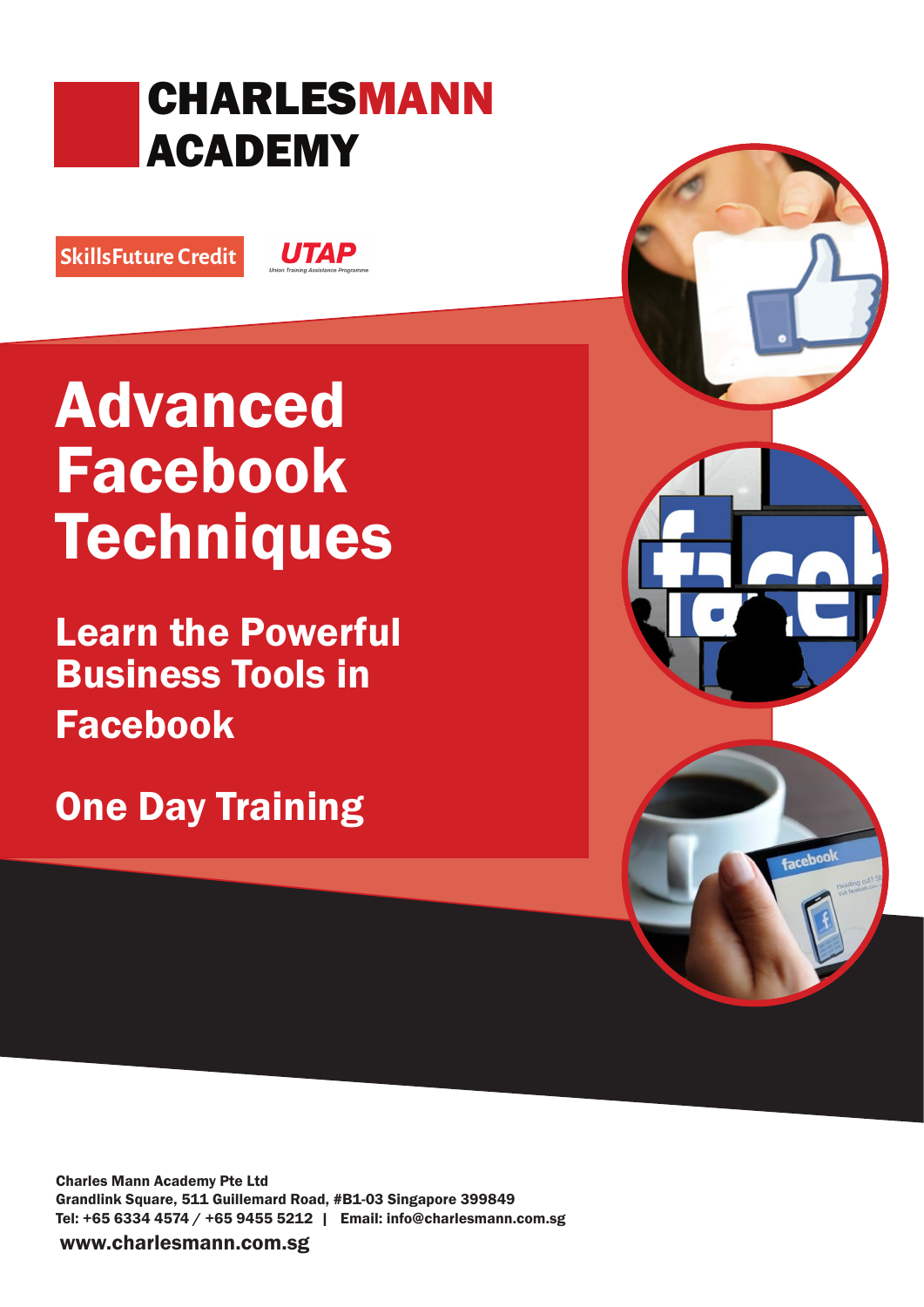#### Course Outline

With over 1.2 billion users worldwide, chances are you are familiar with the Facebook social media platform but are probably not using its full potential when it comes to your organisation or business.

This advanced Facebook marketing training course introduces you to the more in-depth and business specific features that exist in Facebook, allowing you to utilise the more powerful techniques when it comes to social media marketing.

By learning these advanced techniques, you will be equipped to harness the full power of Facebook as an effective part of your online digital presence. You will also learn methods to engage effectively with your followers through contests, promotions and interactive postings.

This one day training course uses a combination of practical exercises, presentations and case studies, as well as some technical methods to access some of the more uncommon features of Facebook.

The training course lasts one full day starting at 9.00am until 5.30pm, and is inclusive of course materials, certificate and complimentary four week post course support and assistance. A wi-fi enabled laptop (not iPad or tablet) is required for this course along with a basic understanding of ICT and the internet.

Following this course, you will be able to:

- Understand how to strategically plan your Facebook campaign
- Understand the latest technical advances Facebook has to offer
- Implement Facebooks Apps and customised content
- Create, develop and manage successful Facebook Pages
- Understand your Facebook Advertising options and challenges
- Monitor and measure your Facebook campaign performance
- Understand the privacy and legal issues around Facebook

#### **Course Benefits Course Benefits** Who Should Attend

- Web Designers and Developers
- Sales and Marketing Staff
- Marketing Executives
- Junior Digital Marketers
- Marketing Graduates
- Business Development Managers
- PR Professionals
- **Advertisers**
- Event Organisers and Managers
- Promotions and Customer Service Managers
- Online Marketers
- Digital Strategists
- **Business Owners**

#### Previous Clients









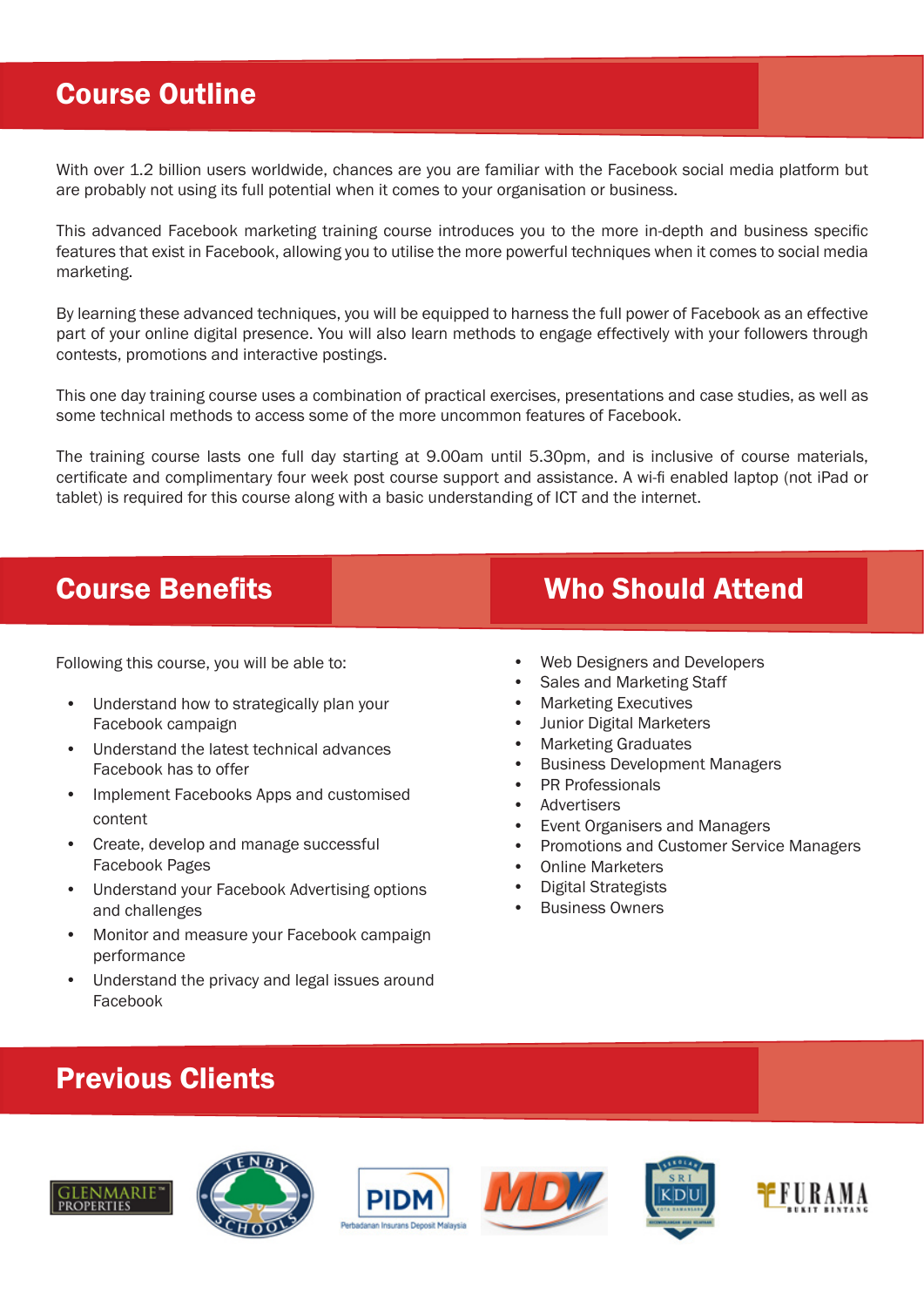#### Course Programme

- What are the latest trends?
- How does Facebook fit into a wider social media strategy?
- The latest Apps
- What is Facebook Connect and what does it make possible?
- Adding 'Share' and 'Like' buttons on your own website
- What makes a successful Facebook Page?
- How to bring in content from an external sources
- Embedding posts
- Retention: growing a page vs. maintaining a page
- How much content to produce? Content creation vs. content curation
- Running competitions
- What does a 'Like' really mean?
- Managing your pages
- When and why to get an agency involved
- Top do's and don'ts
- Searching and installing apps
- Creating custom apps
- SSL certification process
- What is the Facebook API and what does that mean?
- Top tips on what to do and what to avoid
- What advertising options are available
- How to make a Facebook ad
- Data and demographic targeting
- Purpose of ad campaign conversion into what?
- A/B Testing and optimisation
- What can be measured and monitored?
- Industry benchmarks
- Measurement tools
- Measuring success beyond your Facebook Page and 'Likes'
- The personal vs. professional grey area
- Resources and staffing
- Costs and budgeting
- Sponsored Stories
- Facebook Places and check-ins
- **Facebook credits**
- Facebook and ecommerce
- In-depth measurement and analysis

## Course Trainer

#### Abdul Awwal Mahmood

Abdul Awwal, born and raised in the city of Birmingham, United Kingdom, graduated from the initial batch of seven students who formed part of the innovative Multimedia degree program in the first ever such course offered by any educational establishment in the UK. Teesside University, based in the north of England in the city of Middlesbrough, was known as an innovative and genre-creating institute, producing experts in the fields of computing and technology.

Working closely with a variety of companies and organisations, covering such diverse areas as travel, retail, telecommunications, charities and media, Abdul Awwal has built up an impressive knowledge base, placing him in a position where he can effectively expound the benefits and usage of the vast tools available to small and medium businesses, when it comes to utilising online and digital solutions.

## Related Courses

Beneficial courses similar to the above include:

- Social Media for Business
- Facebook for Business
- Mobile App Development for Business
- Search Engine Optimisation (SEO)
- Advanced Facebook Techniques
- Essentials of Image Editing